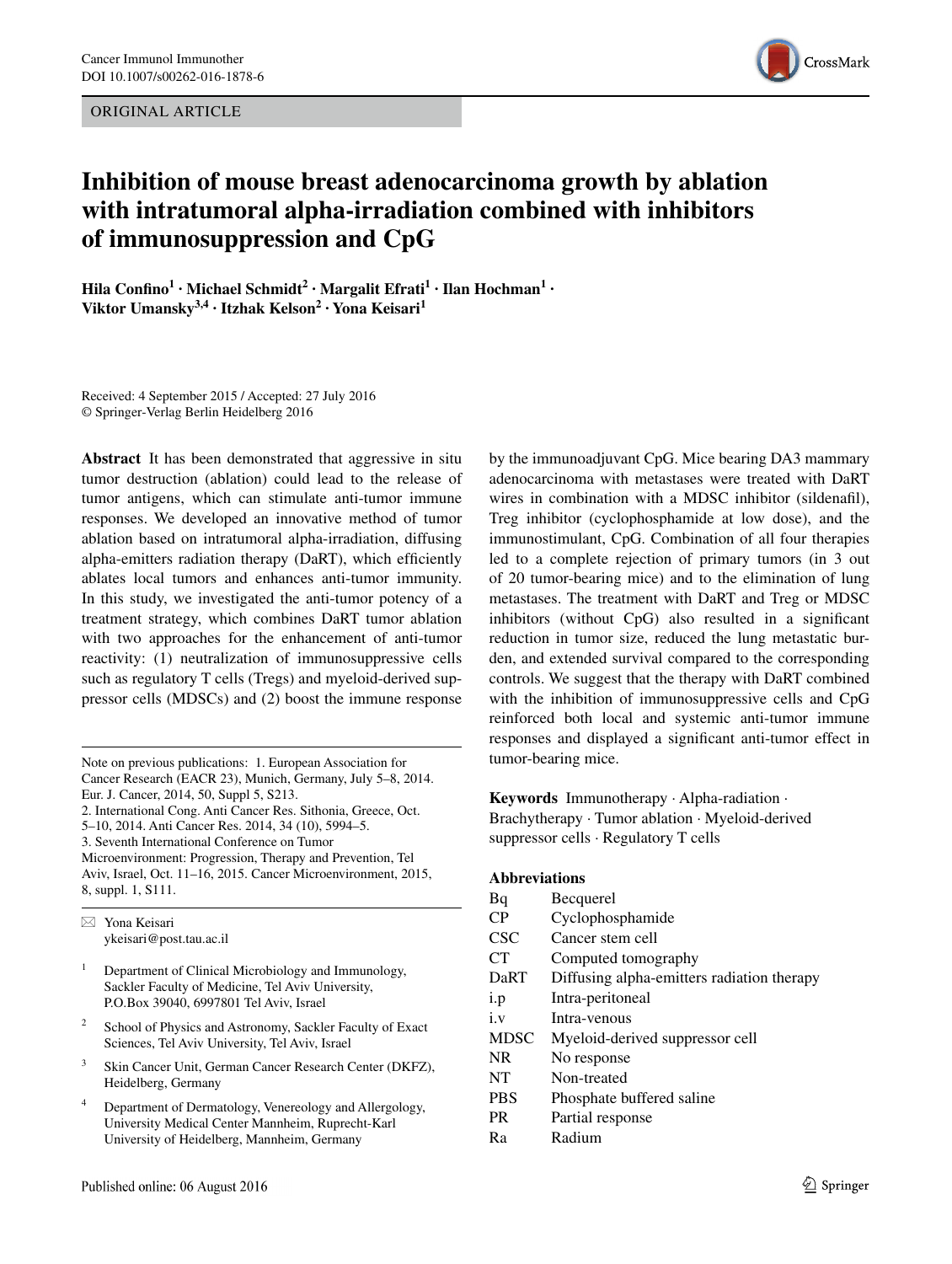Treg Regulatory T cell

#### **Introduction**

A major effort is required to develop systemic therapeutic strategies, which enhance anti-tumor immune responses in order to reduce the high mortality of cancer patients from metastases. Anti-tumor immune-mediated mechanisms are operative during tumor development, and immune surveillance plays an important role in cancer control [\[1](#page-8-0)]. The difficulties to develop efficient cancer vaccines due to problems with the identification of tumor-specific antigens stimulated different efforts aiming to prime an anti-tumor immune response. After it has been reported that irradiation of a tumor site can cause the decrease in size of distant tumor tissue (the abscopal effect) [[2\]](#page-8-1), many publications demonstrated that aggressive in situ tumor destruction (ablation) and mainly gamma-irradiation external beam radiotherapy could stimulate anti-tumor immune reactivity [\[3](#page-8-2), [4](#page-8-3)]. Tumor destruction releases tumor antigens, which trigger anti-tumor immune responses, resulting in the destruction of residual malignant cells in primary tumors and distant metastases. Such an immune response can be further reinforced [[5\]](#page-8-4).

We developed a potent tumor ablation brachytherapy based on alpha-irradiation. Although being highly cytotoxic, alpha-based radiotherapy has not been used so far for the treatment of solid tumors due to the short distance of alpha-particles in tissue (40–90  $\mu$ m). Our approach termed diffusing alpha-emitters radiation therapy (DaRT) is based on the intratumoral insertion of radium-224-loaded wires (3.66-d half-life), which release by recoil short-lived alpha-emitting atoms into the tumor [\[6](#page-8-5)]. These atoms disperse in the tumor and spray it with highly destructive alpha particles. DaRT wires retarded tumor development, extended survival, and reduced lung metastases in mice bearing different mouse- and human-derived tumors [\[6](#page-8-5)[–10](#page-8-6)]. DaRT is the only modality currently available, which provides an efficient method for prolonged treatment of the entire volume of solid tumors by alpha-radiation.

Applied as a monotherapy, DaRT enhanced the antitumor immune responses in both high and low immunogenic experimental tumor models [\[11](#page-8-7), [12](#page-8-8)]. Moreover, DaRT in combination with CpG retarded the growth of DA3-derived tumors more effectively than each treatment alone [[12\]](#page-8-8).

A substantial amount of data suggests that host immune cells with a suppressive phenotype represent a significant hurdle to successful immunotherapy of metastatic cancer. The function of suppressor cells which facilitate tumor growth and confer immune tolerance against the tumor was already suggested in 1972 [for review see [13](#page-8-9)], and their elimination by radiation was postulated to boost anti-tumor immunity [[14\]](#page-8-10). Among the suppressor cells, Tregs and MDSCs are significantly increased in hosts with advanced malignancies [[15,](#page-8-11) [16\]](#page-8-12). Tumor-derived immunosuppression constantly diminishes anti-tumor immune responses; therefore, therapies neutralizing immunosuppression should be given before vaccination and continued throughout treatment.

Tregs are crucial in mediating immune homeostasis and promoting peripheral tolerance. However, in most cancers, they play a central role in contributing to the progression of the disease [\[17](#page-8-13)]. Suppression mechanisms mediated by Tregs are thought to contribute significantly to the failure of current therapies that rely on induction or potentiation of anti-tumor responses [\[18](#page-8-14)]. Tregs enrichment was also reported to correlate with breast cancer metastasis [\[19](#page-8-15)]. MDSCs are a heterogeneous population of immature myeloid cells that are increased in many cancer types. MDSCs play a central role in suppression of the host immune system through mechanisms such as arginase-1, release of immunosuppressive factors such as reactive oxygen species (ROS), nitric oxide (NO), and certain cytokines [\[15](#page-8-11)]. Moreover, the appearance of spontaneous distant metastasis is correlated with MDSCs recruitment in breast cancer [\[20](#page-8-16)].

In this study, we investigated the potency of a treatment strategy, which combines tumor ablation based on the intratumoral alpha-irradiation with two approaches for immune stimulation: (1) neutralization of Tregs and MDSCs (2) boost the immune response by immunoadjuvants. The study was performed with mice bearing the murine breast adenocarcinoma, DA3, which is a weakly immunogenic tumor model. DA3 tumors have an immunosuppressive microenvironment involving both Tregs [\[21](#page-8-17)] and MDSCs [\[22](#page-8-18)]. For Tregs inhibition, low-dose cyclophosphamide (CP) was used [[23\]](#page-8-19), and to suppress MDSCs activity, mice were treated with the phosphodiesterase-5 (PDE-5) inhibitor sildenafil. Sildenafil is used for the treatment of erectile dysfunction, pulmonary hypertension, and cardiac hypertrophy and also affects tumors by eliminating MDSCs immunosuppressive functions that results in accumulation and activation of tumor-infiltrating lymphocytes [\[24](#page-8-20)]. Immunostimulation was induced with the adjuvant CpG [\[25](#page-8-21)].

#### **Materials and methods**

### **Animals**

*Balb/c* female mice (a body weight of 20–25 g, 10 weeks old) delivered by Tel Aviv University (Tel Aviv, Israel) and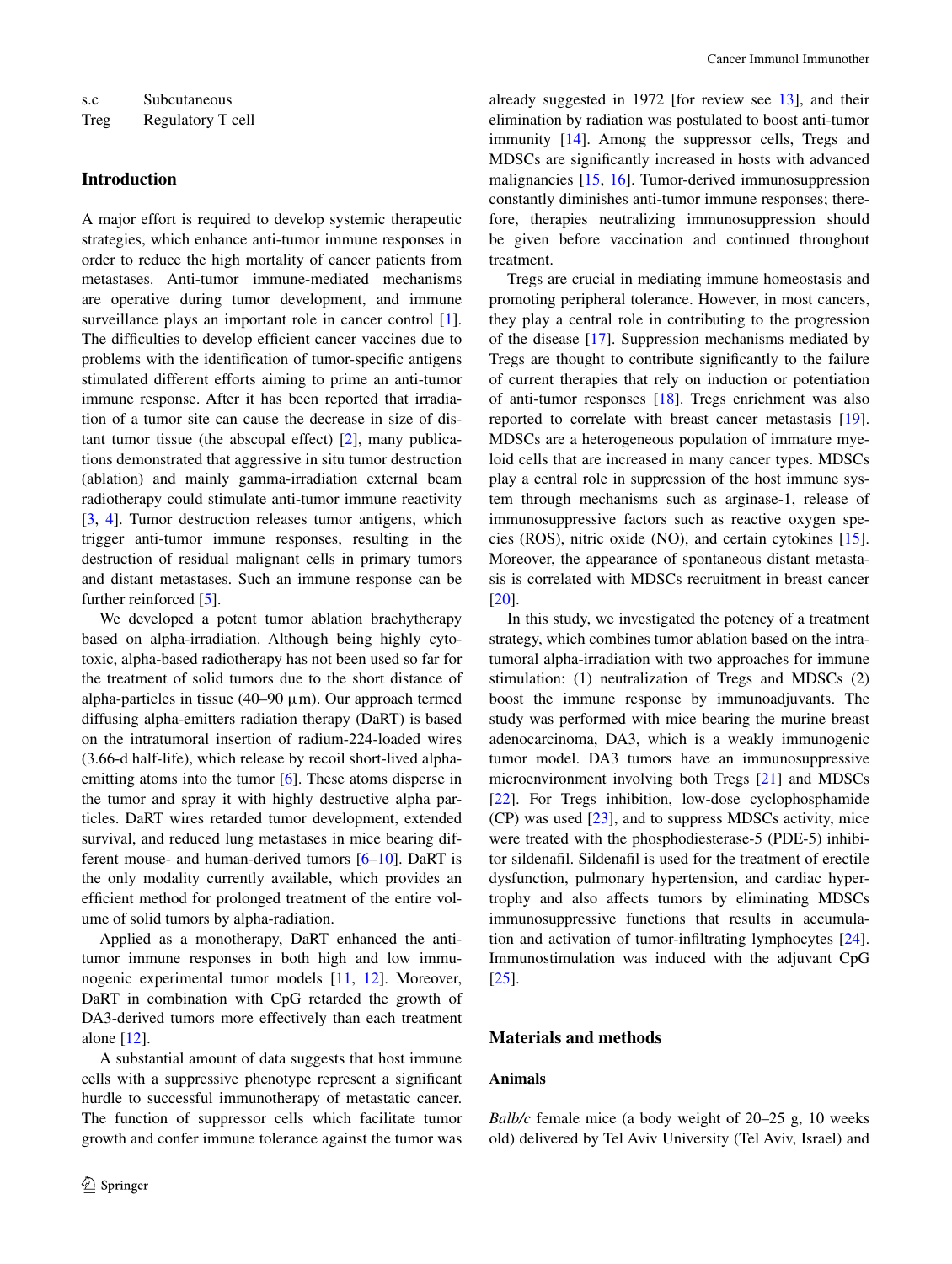Harlan (Jerusalem, Israel) were kept in the animal facility of Tel Aviv University. Experiments were performed according to government and institute guidelines and regulations (ethical committees permit No. M-11-104). The survival and general performance of mice were monitored daily.

#### **Tumor cell lines**

The DA3 cell line is a dimethylbenzanthracene (DMBA) induced, undifferentiated breast adenocarcinoma cell line. The cells were grown in DMEM (Biological industries, Israel), supplemented with  $10\%$  fetal calf serum, L-glutamine (2 mM), penicillin (100 U/mL), and streptomycin (100  $\mu$ g/ mL) (Biological Industries, Israel). The cell line was stored in a humid incubator at a temperature of 37 °C and 5 % CO<sub>2</sub>.

#### **Anesthesia**

All surgical and invasive procedures were held under anesthesia using ketamin (100 mg/kg, Fort Dodge, IA) and xylazine hydrochloride (10 mg/kg, VMD, Arendonk, Belgium) solution in 0.25 mL of PBS. Intraperitoneal inoculation was given 10 min before starting the treatment.

#### **Tumor cell inoculation**

DA3 cells were injected into either the low lateral side of the back or the low left mammary gland of female mice  $(5 \times 10^5 \text{ DA3}$  cells in 0.1 or 0.05 mL HBSS) (Biological Industries, Israel), respectively.

# **Diffusing alpha‑emitter radiation therapy wire (Ra‑224‑loaded) preparation**

Ra-224 (3.66 d half-life)-loaded platinum wires were prepared using a Th-228 (1.91-y half-life) generator. About 50 % of Ra-224 atoms recoil out of the generator surface as positive ions and collected electrostatically on a thin wire. To prevent the Ra-224 desorption, the atoms are embedded few atomic layers into the wire surface through thermal diffusion as described [[6\]](#page-8-5).

# **DaRT treatment**

Mice with tumors 6–8 mm long  $(6.5 \pm 0.1)$  (~50–60 mm<sup>3</sup>) average volume) were treated by 7-mm Ra-224-loaded wires. As control group; tumor-bearing mice treated by an inert wire. A 23-gauge needle attached to a 2.5-mL syringe was used for wire insertion (Pic indolor, Italy). For the wires implantation, mice were sedated.

#### **Low‑dose CP administration**

Tumor-bearing mice were injected with 125 mg/kg CP (Sigma, Israel) a day before and a week after insertion of Ra-224-loaded or inert wires. As control groups served inert wire  $+$  CP or DaRT/inert wire  $+$  PBS treated mice.

### **Sildenafil administration**

 Tumor-bearing mice were treated orally with sildenafil (Pfizer, NY) dissolved in the drinking water as published before [\[24](#page-8-20)]. Glass bottles were used to avoid absorption. Bottles were covered by aluminum foil to protect from light. Bottles were shaken five times a week, and water was exchanged twice a week. The treatment started as tumors reached 2–3 mm  $(8.2 \pm 2 \text{ mm}^3)$  and lasted for 6 weeks. Control mice with tumors of similar size received only drinking water.

#### **Adjuvant administration**

On the day of wire insertion, mice were injected with 100 μg of CpG (Syntezza, Jerusalem, Israel) in 30 μL PBS (three peri-tumoral injections with 10 μL each). In addition, a day after the wire insertion, mice were inoculated i.v. with  $100 \mu g$  CpG in  $100 \mu L$  PBS.

### **Flow cytometry**

Four days after a single i.p injection of 50 or 125 mg/kg CP or PBS, all spleens were harvested from DA3 tumor-bearing mice. A single cell suspension was prepared, and cells were triple stained using anti-CD25 (PE), anti-CD4 (FITC), anti-FoxP3 (APC) antibodies (Biolegend, San Diego, CA). The fluorescent intensity was measured using a FACSort (Becton Dickinson, Mountain View, CA), and results were analyzed using "Cyflogic" software.

# **Tumor volume calculation**

Local tumor growth was determined by measuring 3 mutually orthogonal tumor dimensions 2–3 times per week, according to the following formula: Tumor volume =  $\pi/6 \times$  Diameter 1  $\times$  Diameter 2  $\times$  Height. Local tumor responsiveness to DaRT and immunomodulator treatment was expressed by the following ratios:

Response = Tumor volume on day  $\times$  after treatment/ Tumor volume on the day of wire insertion. Ratio  $= 0$ : Complete response (CR); Ratio <1 was considered partial response (PR); Ratio = 1, stable disease; Ratio >1, No response (NR).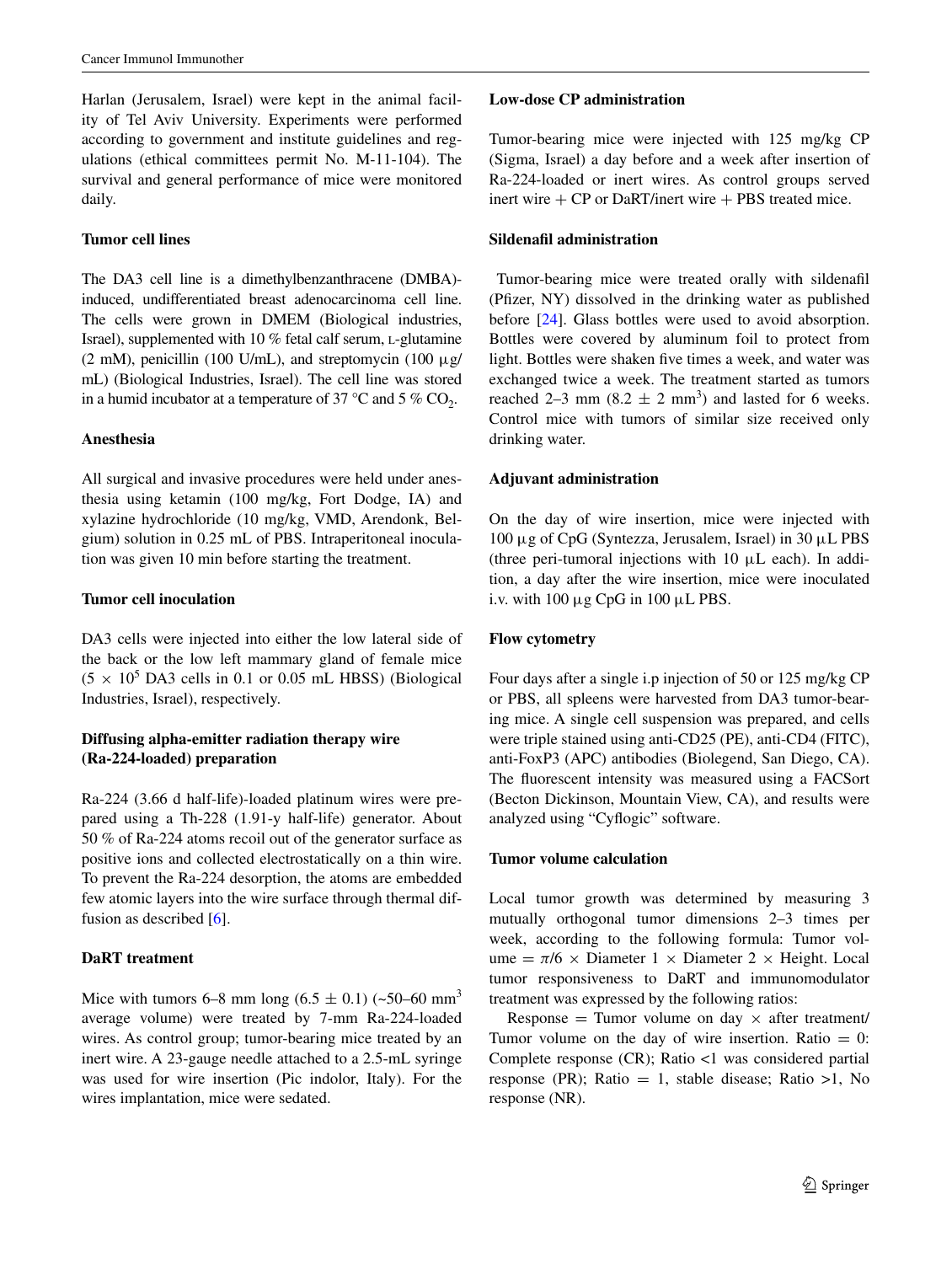

<span id="page-3-0"></span>**Fig. 1** Ra-224-loaded wires and sildenafil or CP arrest local DA3 tumor growth. **a** Tumor growth curves of mice bearing DA3 tumors  $(57.7 \pm 6 \text{ mm}^3)$  were treated with either Ra-224-loaded wire (27-39 kBq/wire) combined with the administration of sildenafil in drinking water (20 mg/kg/24 h) for 6 weeks (Ra-224-loaded wire  $+$  sildenafil)  $(n = 10)$ ; or with Ra-224-loaded wire only (Ra-224-loaded wire + regular drinking water)  $(n = 10)$ ; or with inert wire and sildenafil (inert  $+$  sildenafil;  $n = 10$ ); or inert wire alone (inert  $+$  regular drinking water;  $n = 10$ ). *P* (ANOVA two ways without replica-

#### **Challenge assay**

Seventeen to 25 days post-wire insertion, mice treated by DaRT and the immunostimulators were re-inoculated with the same amount of cells that were used in order to induce the primary tumor  $(5 \times 10^5 \text{ tumor cells/mouse})$ . Naïve mice were inoculated with tumor cells for the first time as control for tumor growth.

#### **Statistical analysis**

Statistical significance  $(P < 0.05)$  between the experimental groups was determined by two-side *Student's T test* or twoway ANOVA without replication, statistical tests.

#### **Results**

# **Inhibition of local DA3 tumor development by combined treatment with Ra‑224‑loaded wires and suppression of either MDSCs or Tregs**

DA3 tumors were treated by DaRT wires and the MDSCs inhibitor, sildenafil. Sildenafil significantly enhanced the



tion) <0.05. **b** Tumor growth curves of mice bearing DA3 tumors  $(71.8 \pm 5.8 \text{ mm}^3)$  treated with either Ra-224-loaded wire  $(35-42 \text{ kBq/m})$ wire) combined with the administration of low-dose CP (125 mg/ kg) (Ra-224 wire  $+$  CP,  $n = 7$ ); or Ra-224-loaded wire only (Ra-224) wire  $+$  PBS,  $n = 6$ ); or inert wire combined with low-dose CP (inert wire + CP,  $n = 7$ ); or inert wire (inert wire + PBS,  $n = 7$ ). CP was injected i.p. 1 day before the wire insertion and at day 7 after the irradiation. Ra-224-loaded wires insertion is defined as day 0. *P* < 0.05. (ANOVA—two ways without replication)

ability of the radioactive wires to lower tumor growth rate  $(P < 0.05$ ; Fig. [1](#page-3-0)a). Sildenafil also exhibited a limited attenuation effect on tumor growth.

Next, we investigated the effect of low-dose CP and DaRT on tumor-bearing mice. CP was injected as a monotherapy to DA3-bearing mice at two doses (50 or 125 mg/ kg,  $n = 3$ /group) and 4 days later spleens were collected for Tregs FACS analysis. Our findings show that CP efficiently decreases Tregs in the DA3 model and 125 mg/kg were found to be more effective in inhibiting Tregs than 50 mg/kg CP. The percentage of Tregs in the spleen (out of total leukocytes) of DA3 tumor-bearing mice is more than 4 %. Fifty mg/kg CP decreased Tregs percentage to 3.5 %, and 125 mg/kg inhibited Tregs to <2 % (data not shown). Our results show that the combined treatment with DaRT and low-dose CP significantly inhibited DA3 tumor growth. The size of the tumor treated by  $DaRT + CP$  was twofold smaller than DaRT alone 42 days post-wire insertion ( $P < 0.05$ : Fig. [1](#page-3-0)b). DaRT + CP also extended the mean survival time of the animals to 116 day compared to the control groups (inert wires  $+$  CP, 99 days, DaRT alone, 71 days, or inert wires, 63 days).

We also investigated the effects of the treatment of local tumor with DaRT in combination with low-dose CP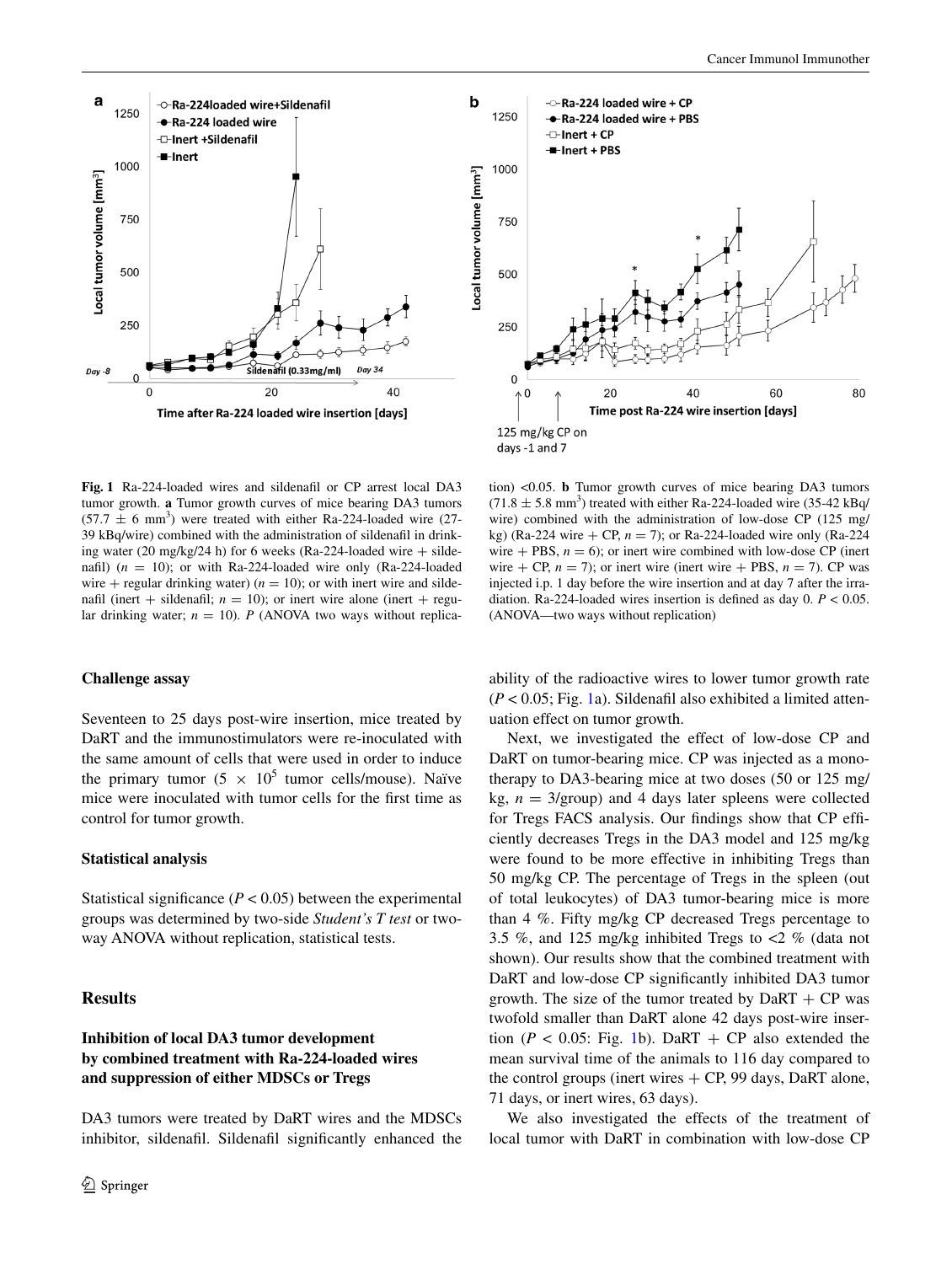

<span id="page-4-0"></span>**Fig. 2** DaRT in combination with both cyclophosphamide, sildenafil with or without CpG resulted in DA3 delayed tumor growth. Mice bearing DA3 tumors (76  $\pm$  16 mm<sup>3</sup>) were each treated with either two Ra-224-loaded (28-45 kBq/wire) or inert wires in combination with low-dose CP, sildenafil, and CpG. CP was injected i.p. 1 day before the wire insertion and at day 7 after the irradiation. Mice received sildenafil in the drinking water (20 mg/kg/24 h) for 6 weeks. CpG (100 µg) was administrated one day before wire insertion i.t

administration on the development of lung metastases. It was found that all mice treated with DaRT had metastases in the lungs 55 days after wire insertion, whereas only 80 % of mice treated with DaRT + CP carried lung metastases. Furthermore, the average volume of metastases in the  $DaRT + CP$  group was 6.85 times lower than in the DaRTtreated group  $(8.7 \pm 1.1 \text{ and } 60 \pm 29 \text{ mm}^3)$ , respectively;  $P < 0.05$ ).

Next, we studied whether treated tumor-bearing mice could develop resistance to an additional tumor challenge. Tumors were treated by a radioactive or inert wire with or without CP (125 mg/kg) and excised 10 days after wire insertion. The mice were re-injected with a tumorigenic dose of DA3 cells and monitored for tumor growth. The experiment revealed that mice treated with both DaRT plus low-dose CP displayed a significantly delayed tumor growth as compared to any other treatment including DaRT or CP alone. Twenty days post-tumor re-inoculation tumors in DaRT and low-dose CP-treated mice were 2.3–4.3 smaller than in mice treated only by Ra-224-loaded or inert wires, mice treated by inert wires plus CP, or normal mice treated by CP, respectively  $(P < 0.05, Fig. 3a)$  $(P < 0.05, Fig. 3a)$  $(P < 0.05, Fig. 3a)$ .

and one day after wire insertion. **a** The tumor growth curves of DA3 tumor-bearing mice treated by either  $2XRa-224$  wires  $+ CP + silde$ nafil,  $(n = 20)$  or 2Xinert wires  $+ CP +$  sildenafil,  $(n = 18)$ , *P* (Two-way ANOVA without replication) <0.05. \**P* (*T* test) <0.05. **b** The tumor growth curve of DA3 tumor-bearing mice treated by two Ra-224 +  $CP$  + sildenafil +  $CpG$ ,  $(n = 20)$  or two inert wires  $+ CP$  + sildenafil  $+ CpG$ ,  $(n = 20)$ , *P* (Two-way ANOVA) without replication) <0.05.  $*P$  (*T* test) <0.05

# **Application of DaRT ablation combined with low‑dose CP, sildenafil, and CpG resulted in regression of local tumors and systemic anti‑tumor response**

After showing that the combinations of DaRT with either CpG (12) or MDSC or Treg inhibitors significantly inhibited DA3 local tumors, we tested the effect of local alphairradiation combined with the inhibition of both Tregs and MDSCs. The results presented in Fig. [2](#page-4-0)a indicate that the combination of radioactive wire with Treg and MDSC inhibitors was more effective in retardation of tumor development than DaRT with each inhibitor alone (Fig. [1a](#page-3-0), b).

In view of these results, we went a step further and treated tumors with DaRT combined with all three immunomodulators, MDSCs and Tregs inhibition and CpG, and compared it with treatment with the immunomodulators alone (Fig. [2b](#page-4-0)). Out of twenty mice in the DaRT plus immunomodulators group, in six the tumors completely regressed. In two of the six, the tumors recurred 44 days after treatment, and in one animal, metastasic lesions developed in the neck 120 days post-treatment and lung metastases were detected by histology. Three animals remained primary tumor-free; however, metastases were detected in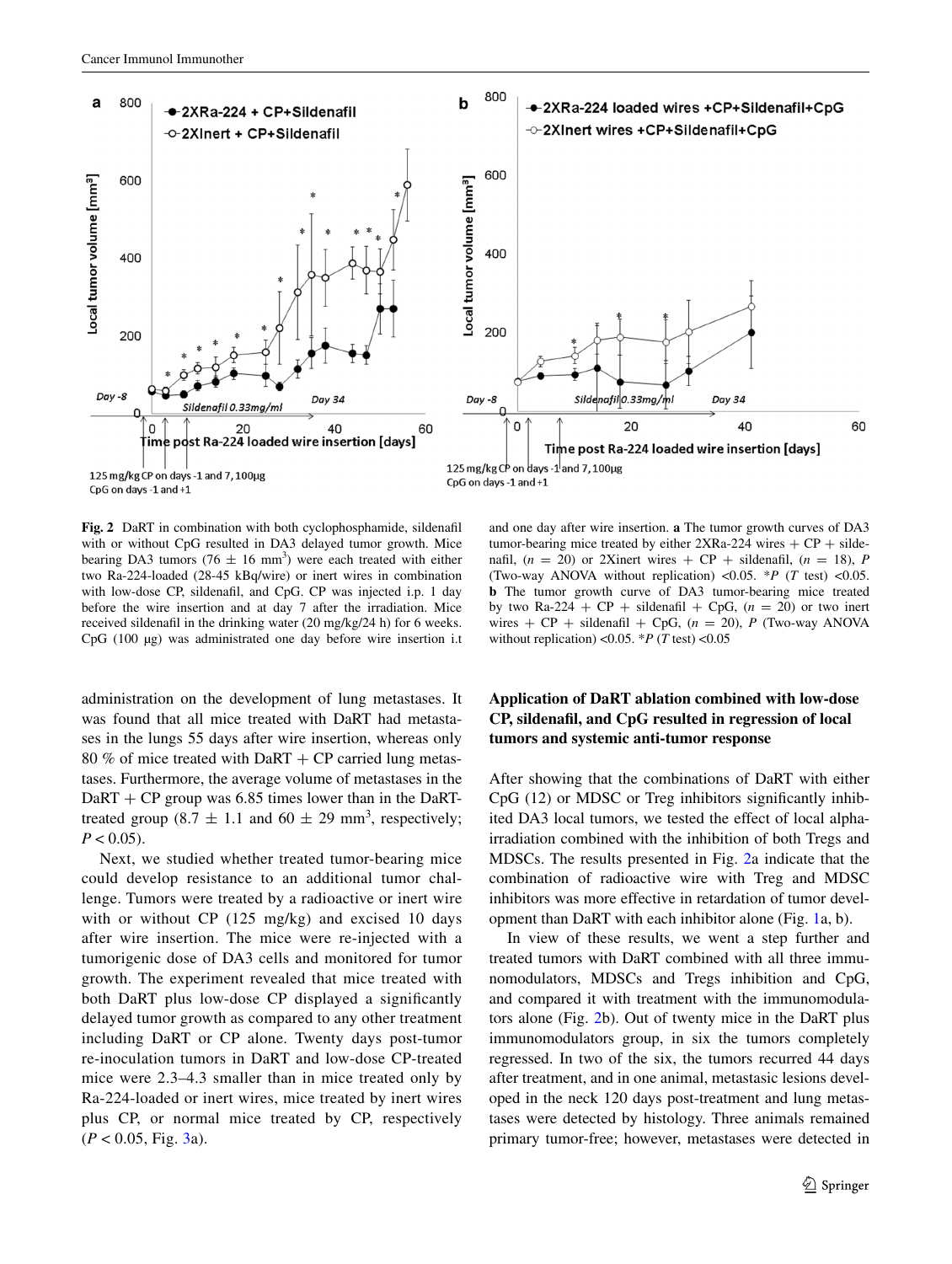<span id="page-5-1"></span>**Table 1** Effect of treatment with DaRT cyclophosphamide, sildenafil, and CpG on tumor response

| Treatment <sup>a</sup>                              | Elimination of primary tumor <sup>b</sup> | PR <sup>c</sup> | NR <sup>d</sup> |
|-----------------------------------------------------|-------------------------------------------|-----------------|-----------------|
| $2XRa-224$ -loaded wire $+ CP +$ sildenafil $+ CpG$ |                                           | 16              |                 |
| $2XInert + CP + sildenafil + CpG$                   |                                           | 8               |                 |
| $2XRa-224$ -loaded wire $+ CP +$ sildenafil         |                                           |                 |                 |
| $2XInert + CP + sildenafil$                         |                                           | $\theta$        |                 |
|                                                     |                                           |                 |                 |

<sup>a</sup> Mice bearing DA3 tumors ( $62.4 \pm 5.4$  mm<sup>3</sup>) were treated with either 2 Ra-224-loaded (40–50 kBq/wire) or inert wires in combination with low-dose CP, sildenafil, and CpG

<sup>b</sup> Elimination of primary tumor—number of mice in which the primary tumor was eliminated and the mice survived for 39–150 days after treatment

<sup>c</sup> PR (partial response)—number of mice in which the tumor shrunk or did not grow after treatment

<sup>d</sup> NR (no response)—number of mice in which progressive tumor growth was scored

*P* (Chi-square) <0.05



<span id="page-5-0"></span>**Fig. 3** Combined treatment with Ra-224-loaded wire and CP or CP and sildenafil and CpG stimulated anti-tumor immunity in DA3 tumor-bearing mice. **a** Mice bearing DA3 tumors were treated with either three Ra-224-loaded wire (25–29 kBq/wire) combined with the administration of low-dose CP (125 mg/kg) (Ra-224 wire  $+$  CP,  $n = 15$ ); or three Ra-224-loaded wire only (Ra-224 wire + PBS,  $n = 13$ ); or 3 inert wires combined with low-dose CP (inert wire  $+$  CP,  $n = 12$ ); or 3 inert wires (inert wire  $+$  PBS,  $n = 14$ ). CP was injected i.p. 1 day before the wire insertion and at day 7 after the irradiation. Naïve  $+$  CP ( $n = 6$ ) or naïve  $+$  PBS ( $n = 16$ ) were injected with challenge tumor cells only. Residual tumors were resected 10 days after wire insertion, and 7 days later mice were re-inoculated with a tumor challenge. Presented are tumor growth curves of re-inoculated tumors.  $P < 0.05$  Ra-224-loaded wire + CP

**b** Mice bearing DA3 tumors (80  $\pm$  41 mm<sup>3</sup>) were each treated with either two Ra-224-loaded (37-48 kBq/wire) (*n*=10), or 2 inert wires (*n*=7) in combination with low-dose CP, sildenafil, and CpG. CP was injected i.p. 1 day before the wire insertion and at day 7 after the irradiation. Mice received sildenafil in the drinking water (20 mg/ kg/24 h) for 6 weeks. CpG (100 µg) was administrated 1 day before wire insertion i.t and 1 day after wire insertion. Residual tumors were resected 15 days after wire insertion, and 10 days later mice were reinoculated with a challenge tumor. Presented are the tumor growth curves of re-inoculated mice. Naïve mice (*n*=8) that were inoculated for the first time with DA3 served as internal control for tumor development. *P* (Two-way ANOVA without replication) <0.05. \**P* (*T* test)  $<0.05$  (**b**)

versus any other group. (ANOVA—two ways without replication).

the lungs of one animal by histology. In the other 16 animals in this treatment group, tumor growth inhibition was observed, and the average tumor volume 26 days post-treatment was  $67.6 \pm 61.3$  versus  $177.7 \pm 56.4$  mm<sup>3</sup> in the control group. Complete tumor regression was observed in one mouse in the inert wires  $+3$  immunomodulators group, and inhibition of tumor growth was also observed, as eight out of twenty animals demonstrated a partial response (Table [1](#page-5-1)). In addition, in this group, two mice survived 150 days post-treatment and lung metastases were detected by histological examination, thereafter.

The combination of DaRT and 3 immunomodulators was examined for the induction of a systemic immune response. Ra-224 loaded wires or inert wires were inserted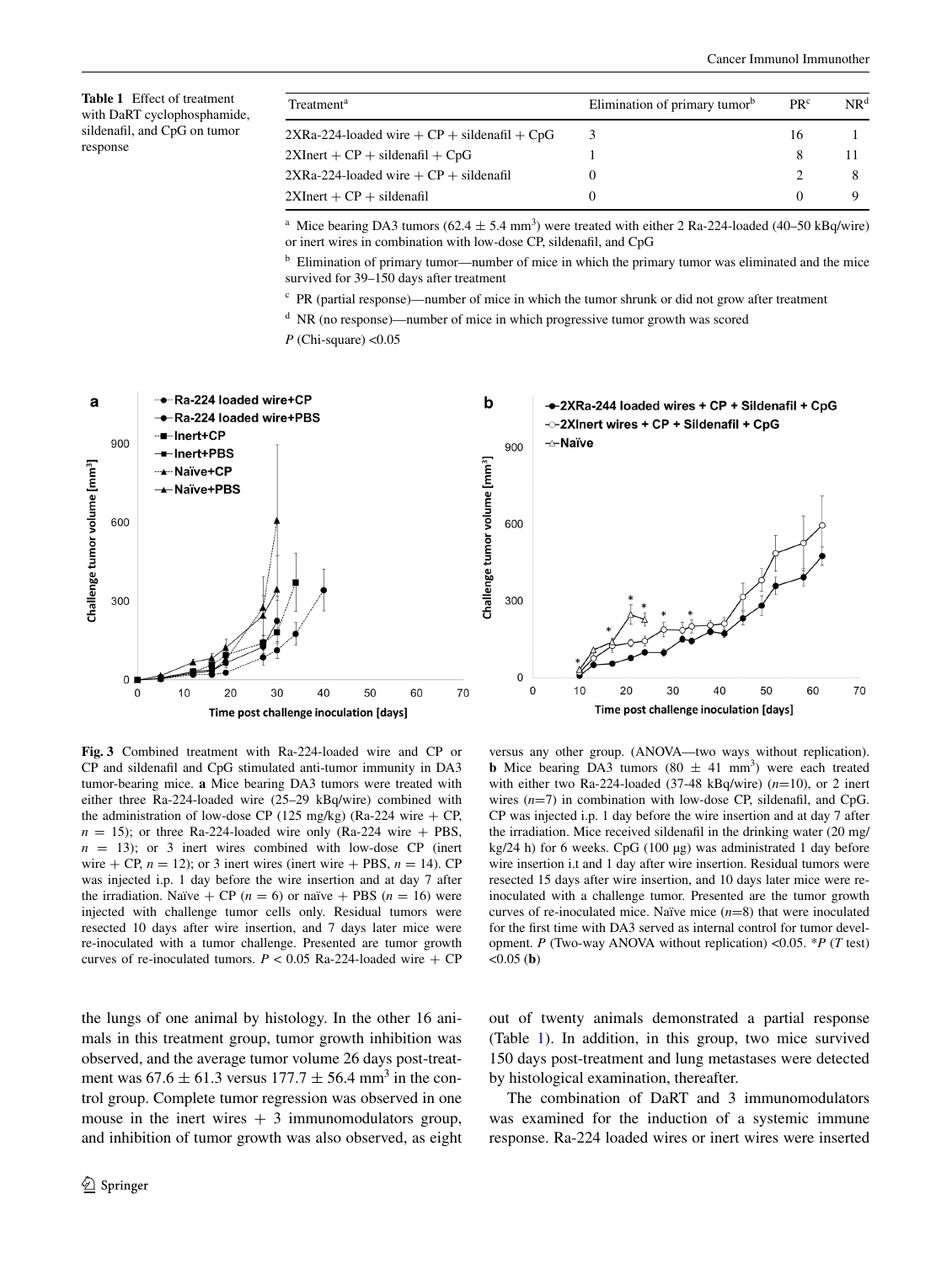<span id="page-6-0"></span>**Table 2** Effect of treatment with DaRT cyclophosphamide, sildenafil with or without CpG on elimination of lung metastases

| Total volume of metastases $\text{(mm}^3)^c$ % Metastases bearing mice <sup>b</sup> Treatment <sup>a</sup> |     |                                           |
|------------------------------------------------------------------------------------------------------------|-----|-------------------------------------------|
| $60 \pm 29$                                                                                                | 100 | DaRT alone $(n = 10)$                     |
| $16.6 \pm 5.6$                                                                                             | 77  | Inert + $CP$ + sildenafil $(n = 5)$       |
| $13.3 \pm 6.5$                                                                                             | 60  | DaRT + CP + sildenafil $(n = 8)$          |
| $19.8 \pm 14.2$                                                                                            | 55  | Inert + $CP$ + sildenafil + $CpG (n = 9)$ |
| $10.6 \pm 9.7$                                                                                             | 30  | $DaRT + CP + sildenafil + CpG (n = 8)$    |

<sup>a</sup> Mice bearing DA3 tumors ( $60 \pm 5$  mm<sup>3</sup>) were treated with either two Ra-224-loaded (40-50 kBq/wire) or inert wires in combination with low-dose CP, Sildenafil  $\pm$  CpG ( $n = 5-9$ ). CP was injected i.p. 1 day before the wire insertion and at day 7 after the irradiation. Mice received sildenafil in the drinking water (20 mg/kg/24 h) for 6 weeks. CpG (100 µg) was administrated 1 day before wires insertion i.t and 1 day after wires insertion

<sup>b</sup> Mice were examined by CT, and the number of mice with lung metastases was scored

<sup>c</sup> Mice were examined by CT, and the metastatic load was scored

to DA3 primary tumors (tumor volumes on treatment day:  $91.7 \pm 13.27$  vs.  $65.89 \pm 11.9$  mm<sup>3</sup>). All tumors were excised 15 days after wires insertion, and 10 days later, all mice were re-inoculated with DA3 cells  $(5 \times 10^5 \text{ cells})$ mice). Naïve mice inoculated with DA3 cells served as an internal control for DA3 tumor development. The group that was treated by inert wires and the 3 immunomodulators resulted in tumor inhibition compared to the naïve group. The group that was initially treated by Ra-224-loaded wires and three immunomodulators had the smallest tumors after the challenge (Fig. [3](#page-5-0)b).

The combined DaRT treatment with the three immunomodulators reduced the metastatic burden in the treated mice (Table [2\)](#page-6-0). About a third of such treated animals carried lung metastases compared with more than a half of the mice treated with an inert wire and the three drugs. Lung metastases were detected in about two-thirds of the animals treated with Ra-224 wires, low-dose CP and sildenafil, and in most of the animals treated only by inhibitors of Tregs and MDSCs. All of the DaRT-treated or non-treated animals carried lung metastases (Table [2](#page-6-0)).

In addition, the synergism between DaRT and the three immune manipulators resulted in prolongation in life expectancy. Fifty percent of the mice in this group survived 124 days post-Ra-224-loaded wires insertion compared to only 10 % survival in the group treated by inert wire and the 3 immunomodulators ( $P = 0.051$  by Chi-square test).

#### **Discussion**

The destruction of tumors by external beam gamma-radiotherapy was reported to boost systemic anti-tumor immunity and serve as a strategy for in situ cancer vaccination [[3,](#page-8-2) [4](#page-8-3), [26,](#page-8-22) [27](#page-8-23)]. Thus, we investigated whether local destruction of solid tumors by our novel alpha-based radiation brachytherapy (DaRT ablation) boosted the development of effective anti-tumor immunity.

In previous studies, we were the first to report that following ablation of the primary tumor by alpha-irradiationmediated brachytherapy, mice bearing the immunogenic colon cancer, CT26, exhibited an effective anti-tumor immune response, as manifested by resistance to a tumor challenge both in the skin and in the lungs [[12\]](#page-8-8). Similar experiments using a low immunogenic breast cancer, DA3 cells, treatment with DaRT alone resulted in a weak antitumor immune response, which was accompanied by a reduced load of metastases in the lungs [\[11](#page-8-7), [12\]](#page-8-8). Another report using radioimmunotherapy with alpha-emitters also demonstrated the induction of anti-tumor immunity [[28\]](#page-8-24).

A better control of the primary tumor and metastases can be achieved by neutralizing cells that suppress anti-tumor immunity such as Tregs and MDSCs or boost the immune response by immunoadjuvants or using the combination of both approaches.

Elimination of Tregs [\[29](#page-8-25), [30](#page-8-26)] or MDSCs [\[31](#page-8-27), [32\]](#page-8-28) was found to be essential for an effective anti-tumor immunotherapy. MDSCs depletion was associated with restoration of immune dysfunction in hepatocellular carcinoma patients [[33\]](#page-8-29), suggesting that their inhibition might improve the control of cancer development.

The immune microenvironment of the weakly immunogenic DA3 tumor was shown to involve both Tregs [[21\]](#page-8-17) and MDSCs [\[22](#page-8-18)]. Thus, in the present study, we investigated whether the weak anti-tumor immunity induced by an alpha-irradiation-mediated destruction of DA3 tumors could be enhanced using Treg and MDSC inhibitors and cause to significant retardation of primary and metastatic tumor progression. It was also examined if integrating the radioactive-mediated ablation with suppressor cell inhibitors and the immunoadjuvant, CpG, can acheive a therapeutic effect.

The effect of the various treatment combinations was examined on two levels: (1) growth retardation of the local tumor and (2) inhibition of metastatic lesions in the lungs. First, DaRT ablation was applied simultaneously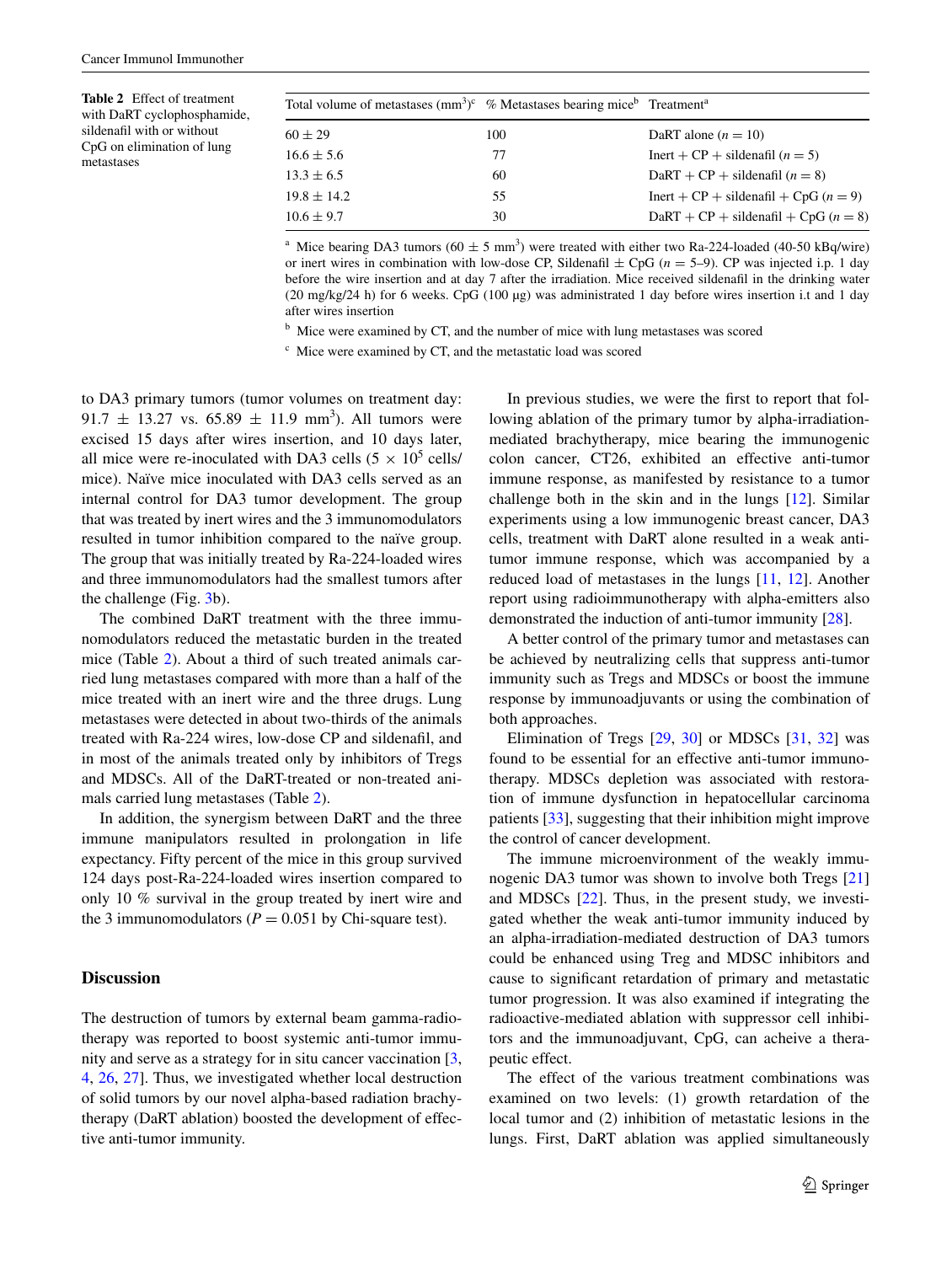with either the PDE-5 inhibitor sildenafil that was shown previously to block MDSCs functions [\[24](#page-8-20)] or the Tregs inhibitor, cyclophosphamide at low dose [\[23](#page-8-19)]. It was shown that the inhibition of MDSCs by sildenafil concomitantly with the radioactive treatment retarded tumor progression more efficiently than DaRT alone (Fig. [1](#page-3-0)a). Death in DA3 bearing mice is caused by lung metastases, yet DaRT with inhibition of MDSCs alone did not extend the survival of the treated animals as compared to the group treated with DaRT alone. It might be that MDSCs may not affect lung metastases development in the DA3 model. In other studies, inhibition of MDSCs with a selective blocker of CSF1 receptor together with gamma-radiotherapy suppressed tumor growth more effectively than irradiation alone [\[34](#page-8-30)]. The possible role of MDSCs in the outcome of tumor ablation was pointed out by the study, which showed that increased MDSC-related functions are an early indicator for incomplete radiofrequency ablation of NSCLC [[35\]](#page-8-31).

Tregs inhibition using low-dose CP in synergism with DaRT ablation was significantly more effective than CP alone or DaRT alone in blocking tumor growth (Fig. [1b](#page-3-0)) and extending overall survival. Life prolongation was due to reduced lung metastases. It has been earlier reported that Tregs depletion also improved the effect of other ablation modalities. Targeting Tregs targeting together with tumor gamma-irradiation significantly reduced tumor burden and improved overall survival [[36\]](#page-9-0). When combined with Tregs depletion, cryoablation was significantly more effective than either surgical excision or cautery at inducing systemic anti-tumor immunity, resulting in the cure of a fraction of animals with established metastatic disease and resistance to re-injection of tumor cells [[37\]](#page-9-1). The combination of Tregs depletion and ablation by photodynamic therapy (PDT) potentiated PDT-mediated immunity, leading to a long-term survival and a development of immunological memory [\[23](#page-8-19)].

Next, we attempted to overcome the suppressive microenvironment of the DA3 tumor by combining inhibition of both Tregs and MDSCs with the alpha-irradiation-mediated ablation. We showed for the first time that the combined treatment was significantly better in retarding the tumor growth and reducing lung metastases than alpha-irradiation and inhibition of each suppressor cell population alone (Fig. [2](#page-4-0)a). Other studies reported that synergistic suppression of Tregs and MDSCs cells in mice with tumors promoted their anti-tumor immunity [[38\]](#page-9-2). Another study using a combination of a fusion protein vaccine with both Tregs and MDSCs inhibition demonstrated a complete eradication of large tumors in mice [[39\]](#page-9-3). Treatment of the murine 4T1 breast cancer with a combination of anti-TGF-β immunotherapy and Tregs inhibitor, low-dose CP, reduced MDSCs numbers and promoted their differentiation indicated by a higher expression of MHC class II and the immune co-stimulatory molecule CD80 [[40\]](#page-9-4). This study also showed that such therapy led to a growth inhibition of lung metastasis and resistance to a tumor challenge.

Finally, since we previously demonstrated that CpG can augment anti-tumor immunity in combination with DaRT [\[12](#page-8-8)], we aimed to maximize the anti-tumor immunity following ablation of the low immunogenic DA3 primary tumor by adding CpG to the inhibitors of Tregs and MDSCs. The combined treatment was effective in eliminating both primary tumors and lung metastases and stimulating systemic immune response. This combination, cured three animals with an established tumor and resulted in the highest rate of partial response in several animals with established tumors and lung metastases. To our knowledge, this is the only report on a curative effect of such combined treatment. Gamma-irradiation in combination with an immunostimulant and inhibitor of Tregs was earlier reported to be the most effective treatment of a breast cancer [\[41](#page-9-5)]. Furthermore, it was claimed in another report that the key mechanisms of augmenting the functions of adoptively transferred T cells by total body irradiation in melanoma patients include the depletion of Tregs and MDSCs and the activation of the innate immune system via Tolllike receptor 4 signaling [[42\]](#page-9-6).

This alpha-based radiotherapy may also prove to be more effective against cancer stem cells. The targeting of CSCs is highly important due to their ability to acquire resistance to cytotoxic therapies and their propensity to form metastases [[43\]](#page-9-7). Therapy based on alpha-irradiation has been recently shown to kill cancer stem cells (CSCs) [\[44](#page-9-8)].

Taken together, DaRT is a promising cancer treatment modality that is capable of both local tumor destruction and immune stimulation and can be used either instead or before surgery. However, the treatment with DaRT alone in some cases is not completely curative due to the tumorinduced immune cell dysfunction and immune suppression. Here it was shown that DaRT ablative treatment could be perfectly combined with other immunotherapies to maximize the anticancer immunity induced by DaRT. Our findings suggest that the combination strategy including DaRT, the neutralization of immunosuppressive cells and immunostimulation with immunoadjuvants could be applied for the treatment of cancer patients. Ra-224-loaded wires can be inserted a few days before a subsequent operation leading not only to primary tumor shrinking but also to the stimulation of an anti-tumor immune response that can react against circulating cells or distant metastases.

**Acknowledgments** We thank Dr. Gideon Halpern for assistance with the statistical analysis and Kathrin Frank for technical assistance. This work was supported in part by Roberts–Guthman Chair in Immunopharmacology and The German-Israeli Foundation for Scientific Research and Development (GIF) (to Prof. Yona Keisari and Prof.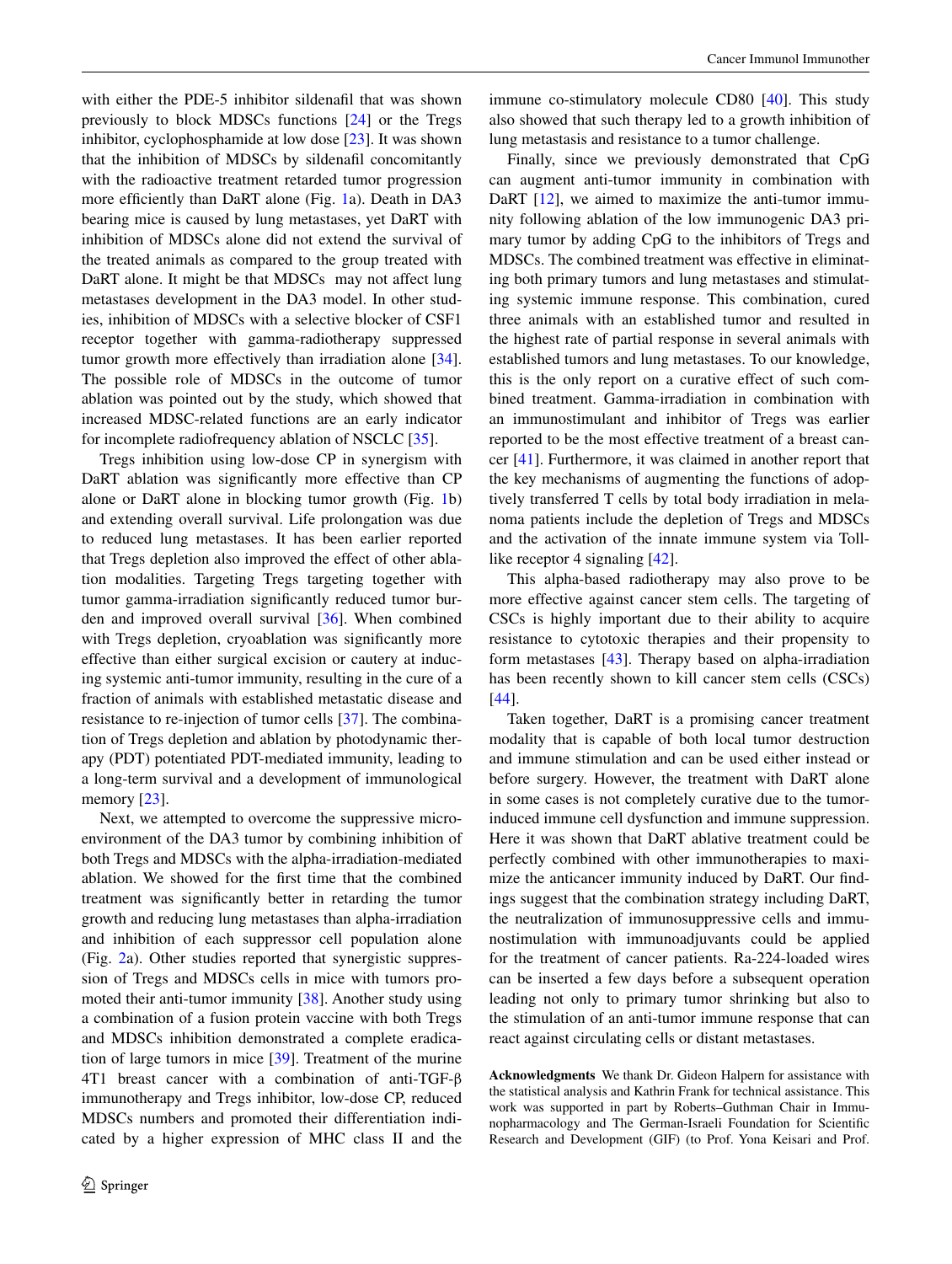Viktor Umansky). This work was performed in partial fulfillment of the requirements toward a Ph.D. degree of Hila Confino, Sackler Faculty of Medicine, Tel Aviv University.

#### **Compliance with ethical standards**

**Conflict of interest** The authors declare no conflict of interest.

#### **References**

- <span id="page-8-0"></span>1. Corthay A (2014) Does the immune system naturally protect against cancer? Front Immunol 5:197 **(eCollection)**
- <span id="page-8-1"></span>2. Nobler MP (1969) The abscopal effect in malignant lymphoma and its relationship to lymphocyte circulation. Radiology 93:410–412
- <span id="page-8-2"></span>3. Demaria S, Ng B, Devitt ML et al (2004) Ionizing radiation inhibition of distant untreated tumors (abscopal effect) is immune mediated. Int J Radiat Oncol Biol Phys 58:862–870
- <span id="page-8-3"></span>4. Crittenden M, Kohrt H, Levy R et al (2015) Current clinical trials testing combinations of immunotherapy and radiation. Semin Radiat Oncol 25:54–64
- <span id="page-8-4"></span>5. Frey B, Rubner Y, Kulzer L et al (2014) Antitumor immune responses induced by ionizing irradiation and further immune stimulation. Cancer Immunol Immunother 63:29–36
- <span id="page-8-5"></span>6. Arazi L, Cooks T, Schmidt M et al (2007) Treatment of solid tumours by interstitial release of recoiling short-lived alpha emitters. Phys Med Biol 52:5025–5042
- 7. Cooks T, Schmidt M, Bittan H et al (2009) Local control of lung derived tumors by diffusing alpha-emitting atoms released from intratumoral wires loaded with radium-224. Int J Radiat Oncol Biol Phys 74:966–973
- 8. Horev-Drori G, Cooks T, Bittan H et al (2012) Local control of experimental malignant pancreatic tumors by treatment with a combination of chemotherapy and intratumoral 224 radium-loaded wires releasing alpha-emitting atoms. Transl Res 159:32–41
- 9. Cooks T, Tal M, Raab S et al (2012) Intratumoral 224Raloaded wires spread alpha-emitters inside solid human tumors in athymic mice achieving tumor control. Anticancer Res 32:5315–5321
- <span id="page-8-6"></span>10. Reitkopf-Brodutch S, Confino H, Schmidt M et al (2015) Ablation of experimental colon cancer by intratumoral 224Radium loaded wires is mediated by alpha particles released from atoms which spread in the tumor and can be augmented by chemotherapy. Int J Radiat Biol 91(2):179–186
- <span id="page-8-7"></span>11. Keisari Y, Hochman I, Confino H et al (2014) Activation of local and systemic anti-tumor immune responses by ablation of solid tumors with intra-tumoral electrochemical or alpha radiation treatments. Cancer Immunol Immunother 63:1–9
- <span id="page-8-8"></span>12. Confino H, Hochman I, Efrati M et al (2015) Induction of antitumor immunity against experimental metastatic tumors following tumor ablation by intratumoral Ra-224 loaded wires. Cancer Immunol Immunother 64:191–199
- <span id="page-8-9"></span>13. Prehn RT, Prehn LM (2008) The flip side of immune surveillance: immune dependency. Immunol Rev 222:341–356
- <span id="page-8-10"></span>14. North RJ (1984) Gamma-irradiation facilitates the expression of adoptive immunity against established tumors by eliminating suppressor T cells. Cancer Immunol Immunother 16(3):175–181
- <span id="page-8-11"></span>15. Gabrilovich DI, Ostrand-Rosenberg S, Bronte V (2012) Coordinated regulation of myeloid cells by tumours. Nat Rev Immunol 12:253–268
- <span id="page-8-12"></span>16. Tanchot C, Terme M, Pere H et al (2013) Tumor-infiltrating regulatory T cells: phenotype, role, mechanism of expansion in situ and clinical significance. Cancer Microenviron 6:147–157
- <span id="page-8-13"></span>17. Banerjee A, Vasanthakumar A, Grigoriadis G (2013) Modulating T regulatory cells in cancer: how close are we? Immunol Cell Biol 91(5):340–349
- <span id="page-8-14"></span>18. Oleinika K, Nibbs RJ, Graham GJ et al (2013) Suppression, subversion and escape: the role of regulatory T cells in cancer progression. Clin Exp Immunol 171:36–45
- <span id="page-8-15"></span>19. Watanabe MA, Oda JM, Amarante MK, Cesar Voltarelli J (2010) Regulatory T cells and breast cancer: implications for immunopathogenesis. Cancer Metastasis Rev 29(4):569–579
- <span id="page-8-16"></span>20. Danilin S, Merkel AR, Johnson JR et al (2012) Myeloid derived suppressor cells expand during breast cancer progression and promote tumor—induced bone destruction. Oncoimmunology 1(9):1484–1494
- <span id="page-8-17"></span>21. Carrio R, Torroella-Kouri M, Libreros S et al (2011) Decreased accumulation of immune regulatory cells is correlated to the antitumor effect of IFN-γ overexpression in the tumor. Int J Oncol 39:1619–1627
- <span id="page-8-18"></span>22. Youn JI, Nagaraj S, Gabrilovich MI (2008) Subset of myeloid derived suppressor cells in tumor-bearing mice. J Immunol 181:5791–5802
- <span id="page-8-19"></span>23. Reginato E, Mroz P, Chung H et al (2013) Photodynamic therapy plus regulatory T-cell depletion produces immunity against a mouse tumour that expresses a self-antigen. Br J Cancer 109:2167–2174
- <span id="page-8-20"></span>24. Meyer C, Sevko A, Ramacher M et al (2011) Chronic inflammation promotes myeloid-derived suppressor cell activation blocking antitumor immunity in transgenic mouse melanoma model. Proc Natl Acad Sci USA 108:17111–17116
- <span id="page-8-21"></span>25. Bode C, Zhao G, Steinhagen F et al (2011) CpG DNA as a vaccine adjuvant. Expert Rev Vaccines 10(4):499–511
- <span id="page-8-22"></span>26. Teitz-Tennenbaum S, Li Q, Rynkiewicz S et al (2003) Radiotherapy potentiates the therapeutic efficacy of intratumoral dendritic cell administration. Cancer Res 63:8466–8475
- <span id="page-8-23"></span>27. Ahmed MM, Hodge JW, Guha C et al (2013) Harnessing the potential of radiation-induced immune modulation for cancer therapy. Cancer Immunol Res 1:280–284
- <span id="page-8-24"></span>28. Gorin JB, Ménager J, Gouard S et al (2014) Antitumor immunity induced after α irradiation. Neoplasia 16:319–328
- <span id="page-8-25"></span>29. Casares N, Arribillaga L, Sarobe P et al (2003) CD4+/CD25+ regulatory cells inhibit activation of tumor-primed CD4+ T cells with IFN-gamma-dependent antiangiogenic activity, as well as long-lasting tumor immunity elicited by peptide vaccination. J Immunol 171:5931–5939
- <span id="page-8-26"></span>30. Walter S, Weinschenk T, Stenzl A et al (2012) Multipeptide immune response to cancer vaccine IMA901 after single-dose cyclophosphamide associates with longer patient survival. Nat Med 18:1254–1261
- <span id="page-8-27"></span>31. Kusmartsev S, Cheng F, Yu B et al (2003) All- trans-retinoic acid eliminates immature myeloid cells from tumor-bearing mice and improves the effect of vaccination. Cancer Res 63:4441–4449
- <span id="page-8-28"></span>32. Iclozan C, Antonia S, Chiappori A et al (2013) Therapeutic regulation of myeloid-derived suppressor cells and immune response to cancer vaccine in patients with extensive stage small cell lung cancer. Cancer Immunol Immunother 62(5):909–918
- <span id="page-8-29"></span>33. Kalathil S, Lugade AA, Miller A et al (2013) Higher frequencies of GARP(+)CTLA-4(+)Foxp3(+) T regulatory cells and myeloid-derived suppressor cells in hepatocellular carcinoma patients are associated with impaired T-cell functionality. Cancer Res 73:2435–2444
- <span id="page-8-30"></span>34. Xu J, Escamilla J, Mok S et al (2013) CSF1R signaling blockade stanches tumor-infiltrating myeloid cells and improves the efficacy of radiotherapy in prostate cancer. Cancer Res 73:2782–2794
- <span id="page-8-31"></span>35. Schneider T, Sevko A, Heussel CP et al (2015) Serum inflammatory factors and circulating immunosuppressive cells are